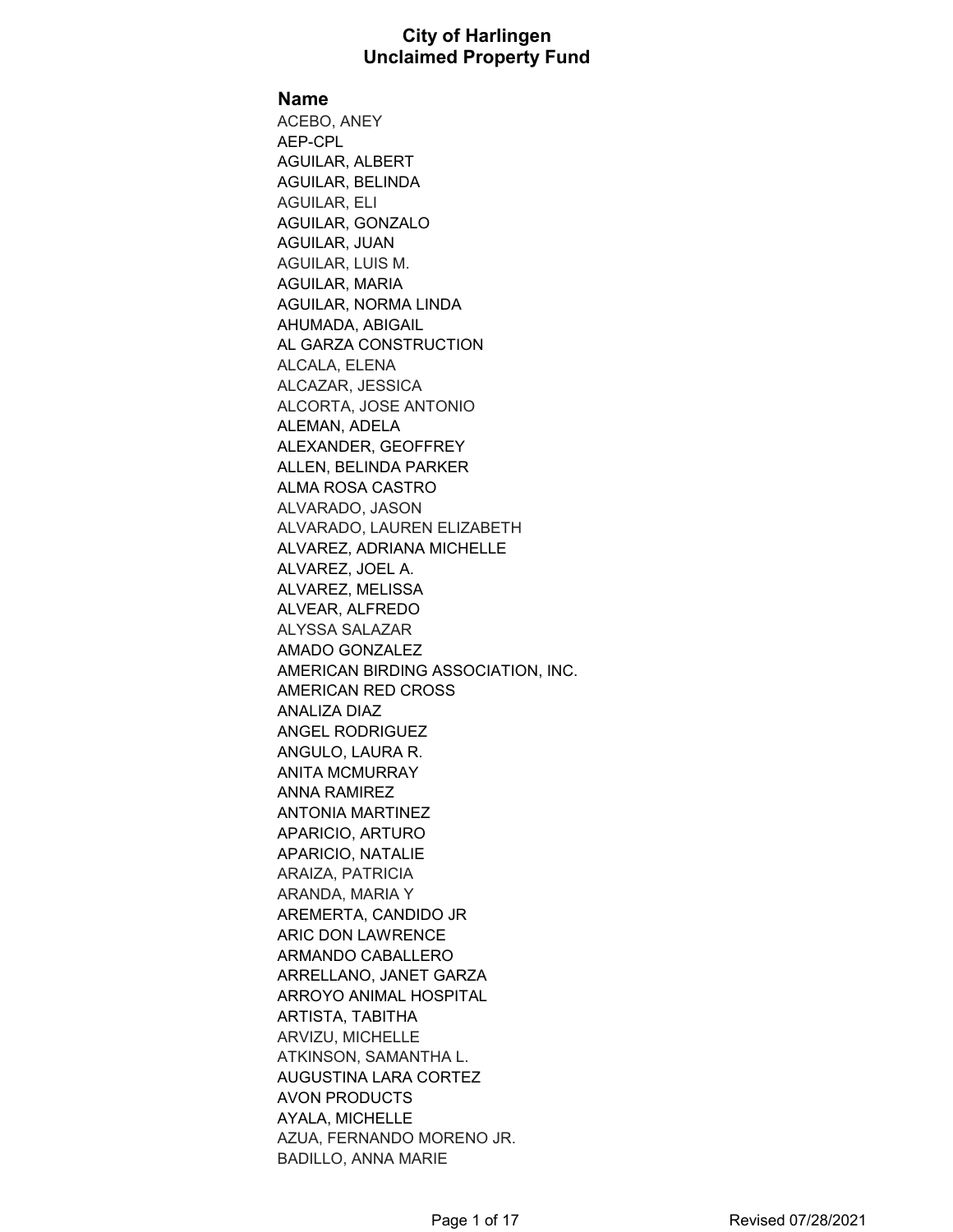#### **Name**

BADILLO, ROXANNA BALBOA, CALENDARIO III BANDA, AMANDA LOUIS BANDA, MAGDA BARBA, DIANA BARBARA JACKSON BARRERA, CLAUDIA BARRERA, RUBIEL BARRIOS, CRYSTAL MARIE BASS-MEYER, SANDRA BEACON OF HOPE, INC. BELCHER, DAVID ANDREW BELINDA SANCHEZ BENAVIDES, RAQUEL BERMUDEZ, EDUARDO BERRY, GLADYS J BIANCA GONZALEZ BLANDINA TREVINO BODINE, KELLY BOGGUS, ERICA BOLIDO, ANTONIO BONILLA, ELEYONZETTA BOY SCOUT TROOP 1776 BRAVO, SYLVIO H. BRAY, DONALD R BRIAN JOSEPH HARRISON BRIONES, GABRIELA BRISENO, MARICRUZ BROADT, JENNIFER LAURA BURNIAS, VICTOR MANUEL BURNS, ISABELLE BUSH SUPPLY BUSTAMANTE. DIANA JEAN BUSTOS, AMANDA CABALLERO, KEILA CALDERAS, ESMERALDA ISABEL CALDERAS, JULIAN CAMARGO, SAMANTHA ANN CAMERON COUNTY BAR ASSOCIATION CANALES, JOVITA ABREGO CANO, ALICIA CANO, ELOY CANO, LINDA CANO, MARY BETH CANTU, JOSE CANTU, KRISTI CARDENAS, MARIA CARLOS CASTILLO CARMEN COMPEAN CARMONA, HECTOR M. CARR, RAE DENISE CASARES, RENE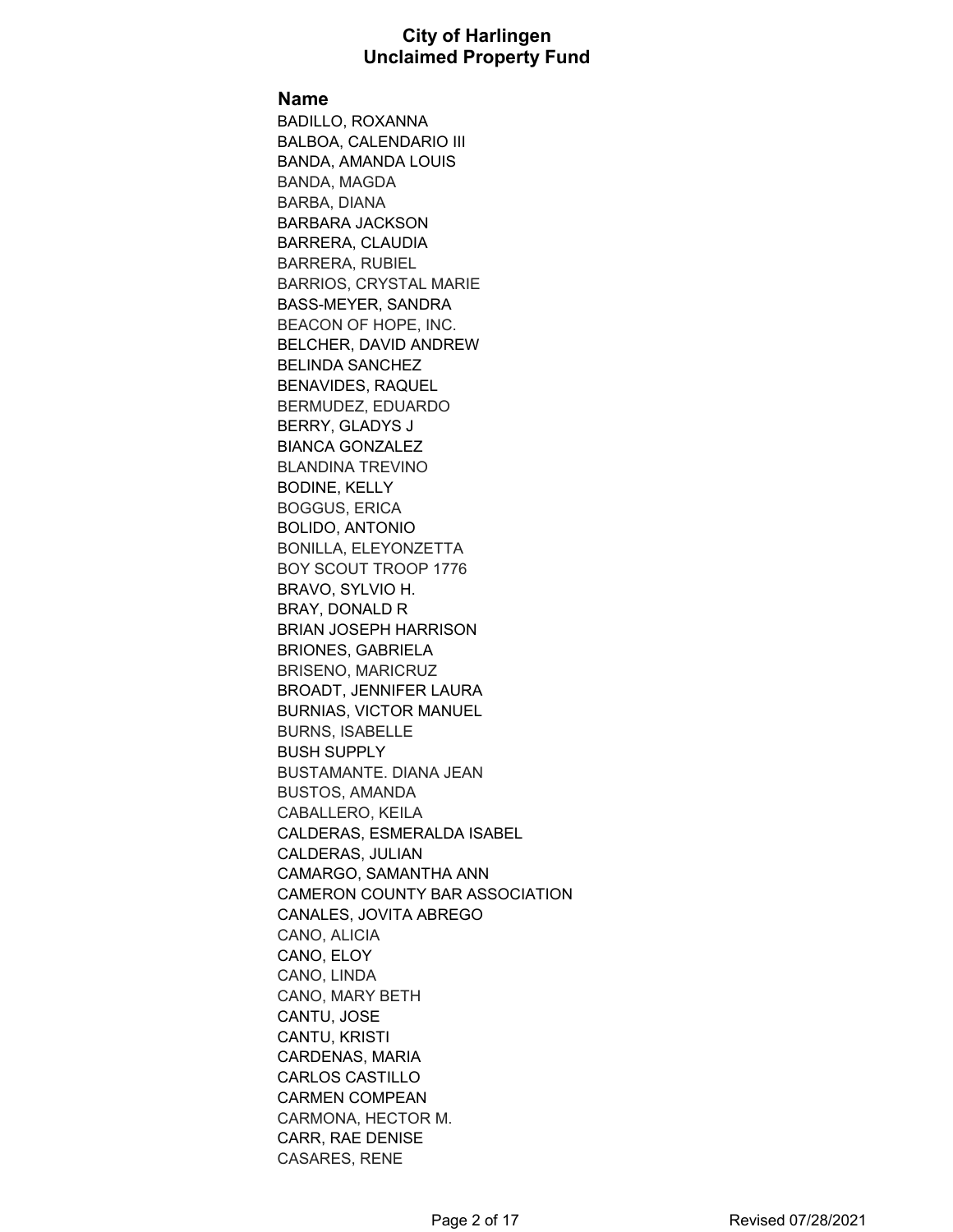#### **Name**

CASAS, KENDRA CASTANEDA, GRACIANO CASTELLANOS, ASHLEY CASTELLANOS, YOLANDA CASTILLO III, ALEJANDRO CASTILLO, ANGELICA CASTILLO, ANGIE CASTILLO, BIANCA CASTILLO, ROBERT EASTMAN CASTRO, FELIX CAVAZOS, KIMBERLY CELINA RAMOS CERDA, JULIO CERRILLO, ANTONIO CESAR SANCHEZ CHAMBERLAIN, CONRADO CHARLES GEN SWEET CHARLES, ELOSIA CHAVEZ, MARIA CHER COLCHADO CHRISTIAN FELLOWSHIP CHURCH CHRISTINA OCHOA CITY OF HARLINGEN CLARISSA ESCALANTE CLARISSA J VELA CLARK, VICTORIA CLAUDIA MARTINEZ CLAUDIO ALEMAN CALDERON CLEVE RAMBO, JR CLYDE WAYNE MCDOWELL CMH HOMES, INC. CODE ENFORCEMENT ASSOCIATION OF TX COLE'S THE CASH REGISTER SOLUTIONS COLONIAL LIFE COLUNGA, EVA MARIA CONRADO CANTU CONSIGLIO, CLAUDIA CASSANDRA CORDOVA, MARIA CORNER MART #2 CORNETT, DILIA CORONADO, BETTY CORONADO, MARY CORTINAS, ANNE U CORTINAS, JOE COTY, MATTHEW ROBERT COUNTY CLERK, JOE G RIVERA CREASEY'S INC. CREEL, MARIA CRUM, DELBERT R. CRUZ, MARIA RIVERA CRUZ. RENEE CRYSTAL ANN FLORES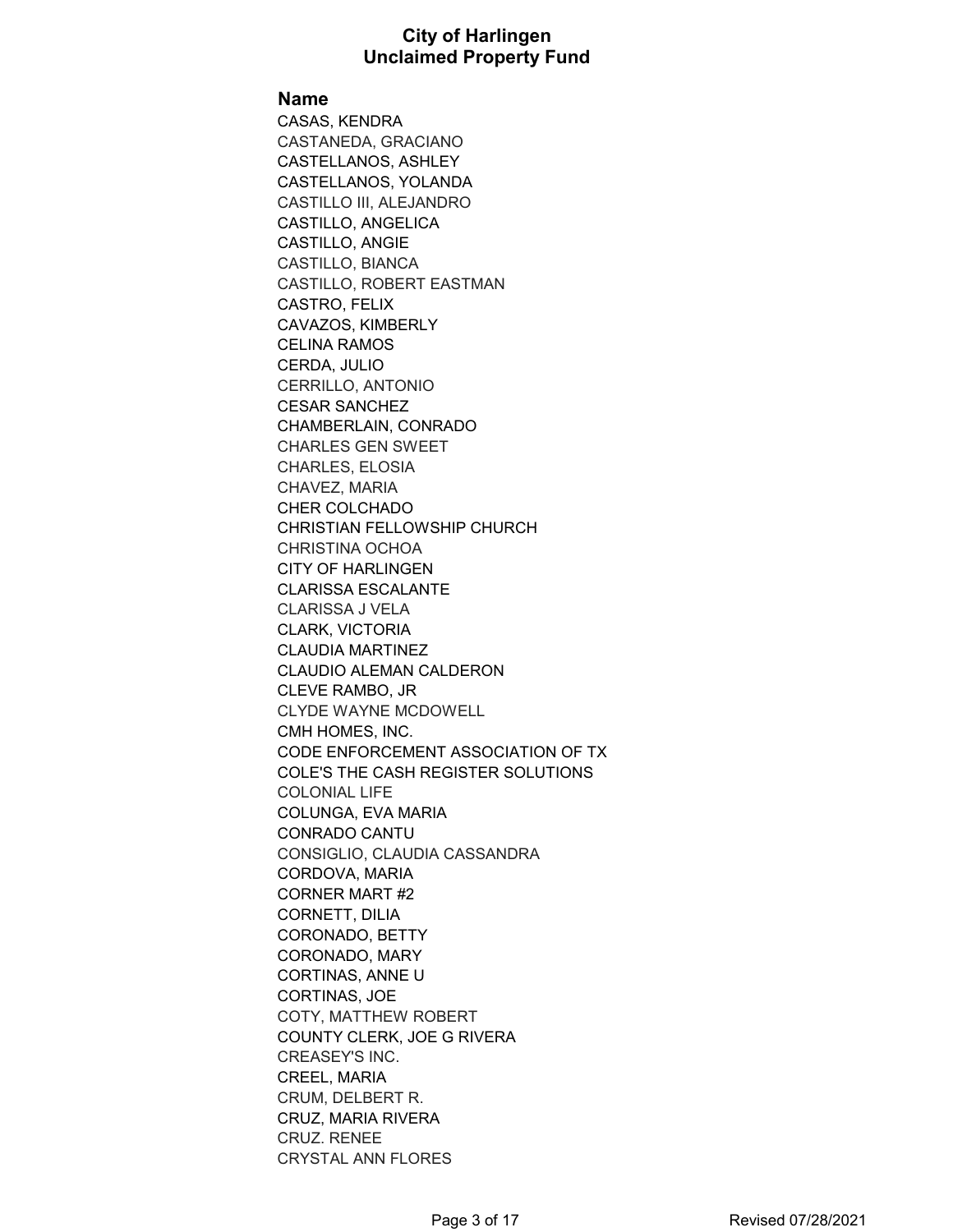#### **Name**

CUEVA, FERNANDO CULLUM, DEBORAH CVS PHARMACY CYNTHIA GONZALEZ D TRONICS DANIELA RENDON DANNY MORALES DAVID ALEX GARCIA DAVID GRAY DAVILA, ELIEZER DAVIS, CELINA ALVARADO DAVIS, JAMES DCNC MARKETING DE LA FUENTE, MANUEL DE LA ROSA, CYNTHIA DE LA ROSA, VICTORIA DE LEON, CHRISTOPHER DE LEON, ELSA DE LEON, GILBERT DE LOS SANTOS, LORI DEAEANN LEA BEARDEN DECIGA, MARIO DEFOOR, BRANDON SHANE DELFINA M RODRIGUEZ DELGADO, BARBARA DELGADO, BRENDA DELGADO, IMELDA DELGADO, OLGA DESI MARTINEZ DESIRAEE ROA DI PAOLA, LARA DIANA LOZANO DIAZ, RUBEN DIAZ, YADIRA DICKER, DENNIS DINA RODRIGUEZ DISH NETWORK DO PORTUGAL CIRCUS LLC DOMINGUEZ, BLANCA DOMINGUEZ, MARIO ALBERTO DONES, MAYRA DOUG COUCH DUDZIENSKI, BRENDA EARL, JOHNATHON SALDIVAR EDITH MATA EDM PUBLISHING INC. EDMONDS, AMY EFRAIN GARCIA ELEAZAR FUENTES ELEAZAR LEAL ELEOTERIO DAVILA LOPEZ JR. ELIDA BARBEE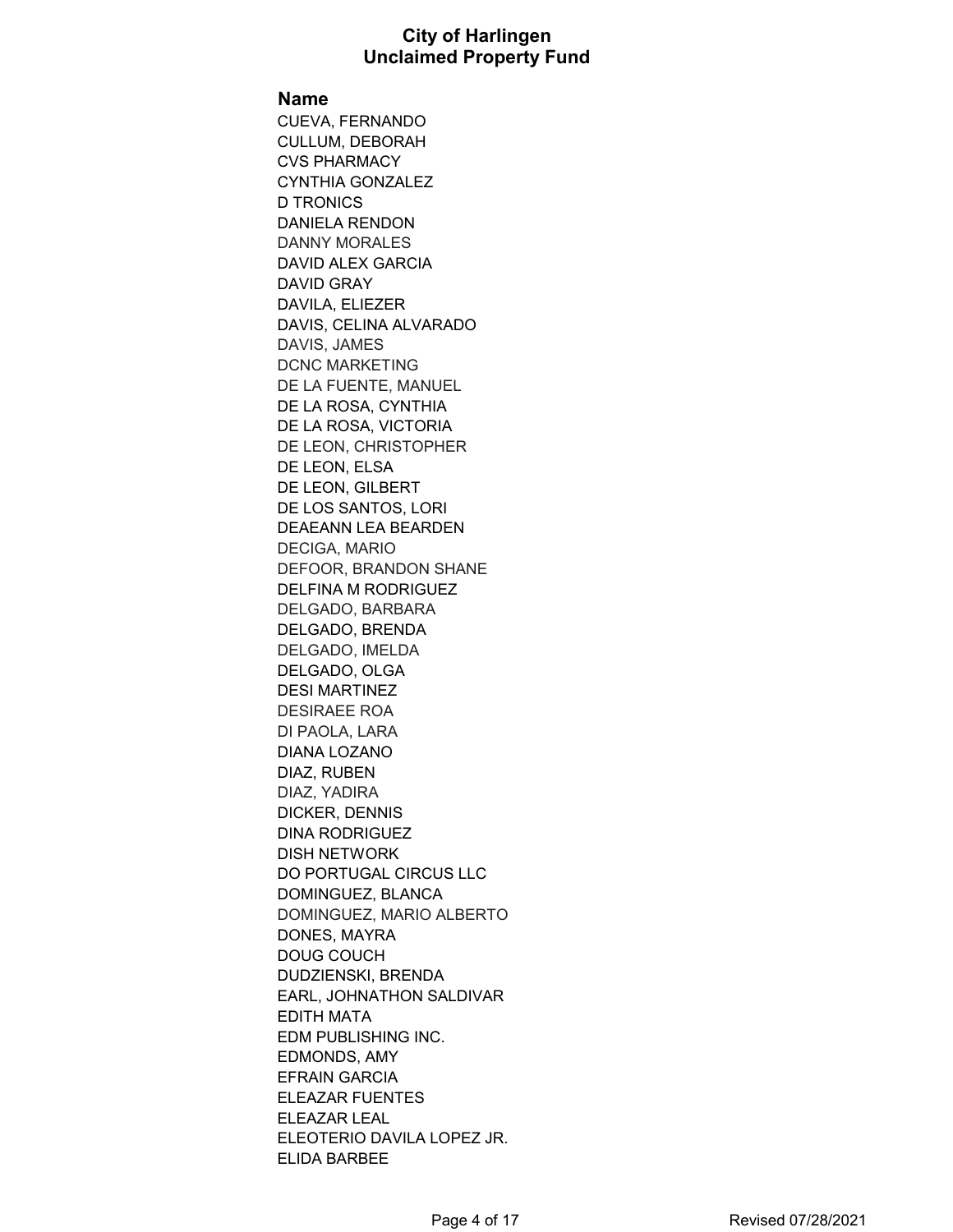#### **Name**

ELIDA ELIZONDO ELISEO MARTINEZ ELIZABETH GUZMAN RENTERINA ELIZABETH L TAMAYO ELIZARDE, STEPHANIE ELIZARRARZA,SARA ELIZONDO, DEBBIE ELKINS, MARISSA ELSA LAMBERT ELSIE GRAHAM ENCINIA JR., RAMIRO ENGLISH, DONALD AUSTIN ENRIQUE MARTINEZ JR. EPITACIO CAPITILLO EQUIFAX INFORMATION SERVICES, LLC ERIC S MUNIZ ERIC VALLERO ERIKA PEREZ ERIKA RODRIGUEZ ESCALON, DEBRA ESCOBAR, VERONICA ESPINOZA, SOFIA ESQUIVEL, ANGELICA ESQUIVEL, MARGARITA ESQUIVEL, MARTHA ESTEBAN P PACHECO ESTELLA B VELA ESTELLA RIVERA ESTRADA, JUAN MARTIN JR. EVA ZUNIGA EVANS, CHRISTINE EZEQUIEL MARTINEZ FASTENAL CO INDUSTRIAL SUPPLIE FAVER, TORRENCE FED EX FELIX MENDOZA FERRETIZ, MARIA ESMERALDA FIGUEROA, JESSICA FISHER, JAN FLORES JR, RAMON FLORES, ANGEL FLORES, ANGEL FLORES, BREANNA FLORES, BRIANA FLORES, ELIZABETH FLORES, GABRIEL FLORES, JESSICA FLORES, MIRACLE ANN FLORES, OLIVIA FLORES, SERGIO FLORES, YESSENIA FOREMOST TECHNOLOGIES CORP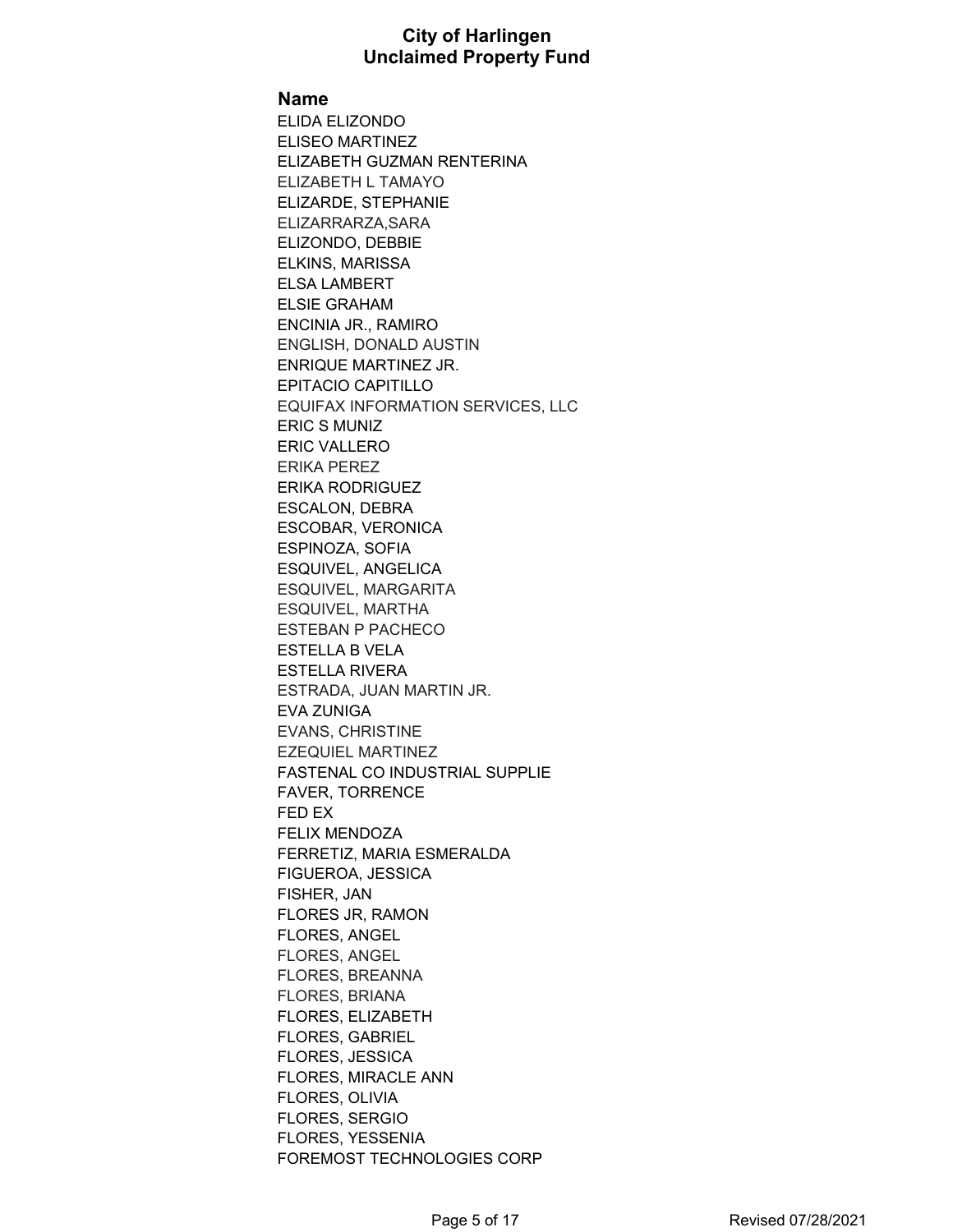#### **Name**

FRANCISCO A OCEQUEDA FRANK AREE FRANK ROBERTS ELEMENTARY PTO G E MEDICAL SYSTEMS GABRIEL MAJALCA GABY SANCHEZ GALINZOGA, SARA GALLEGOS, ESMERALDA GALVAN, GABRIEL GARCIA, ALBERTO GARCIA, ALBINO GARCIA, ALEXANDRA GARCIA, ARNOLD GARCIA, AYDE GARCIA, BIANCA M. GARCIA, CHRISSY GARCIA, HIRMA H GARCIA, IMELDA GARCIA, JESSICA GARCIA, JOHNNY S. GARCIA, JUAN D GARCIA, KIMBERLY ANN GARCIA, MANDY GARCIA, MARIA LUISA GARCIA, NOE GARCIA, PRISCILLA GARCIA, SEHLINDA DIANE GARZA, ALYSSA GARZA, AMANDA R. GARZA, ANTONIO GARZA, CLAUDIA GARZA, DAVID GARZA, HILDA GARZA, ISABEL GARZA, JESUS GARZA, LAUREN GARZA, MELINDA LEE GARZA, RICARDO A. GARZA, VERONICA GARZA, VICENTE JR. GARZA, VIOLA GAYTAN, NANCY GAYTAN, VERONICA MARIBEL GLADYS DELA FUENTE GOGIA, POONAM GOGIA, POONAM GOMEZ, AMANDA GOMEZ, ASHLEY GOMEZ, DEBRA GOMEZ, ERICA GOMEZ, GABRIELA GOMEZ, LOURDES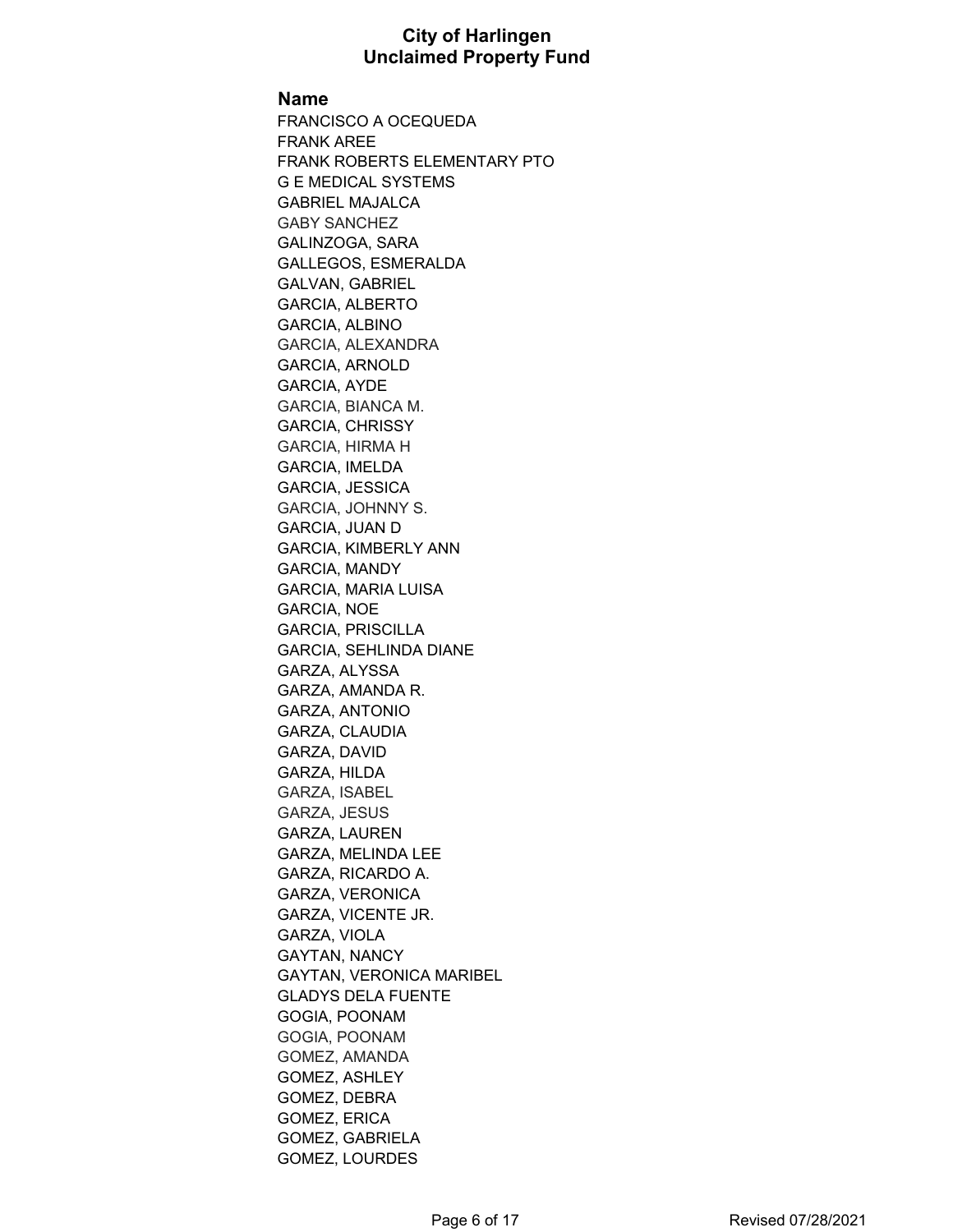**Name**

GOMEZ, MARIA ANTONIA GOMEZ, WENDY GONZALES, ASHLEY GONZALES, ESTEBAN STEVE GONZALES, JUAN GONZALES, ROSIE GONZALEZ JANITORIAL SERVICE GONZALEZ, ANA GONZALEZ, ASHLEY GONZALEZ, DANIEL GONZALEZ, DORA GONZALEZ, GUADALUPE M. GONZALEZ, JENNIFER GONZALEZ, JOLEEN GONZALEZ, JOSE GONZALEZ, JOSE A. GONZALEZ, JOSE G. GONZALEZ, JUANITA GONZALEZ, KRISTY GONZALEZ, LILLIAN GONZALEZ, MARCELLO GONZALEZ, MONICA GONZALEZ, NANCY GONZALEZ, NORMA GONZALEZ, RAUL VEGA GONZALEZ, ROMEO GONZALEZ, ROSA LINDA GONZALEZ, SANDRA GONZALEZ, SANTIAGO GONZALEZ, YESENIA GRACIELA RODRIGUEZ DELGADO GRETCHEN COOK GUADALUPE GARZA CORDERO GUADALUPE URESTI GUADLALUPE TOVAR NAJERA GUERRA, CARLOS GUERRA, MARIA C CERVANTES GUERRA, SERGIO GUERRERO, ANA GUEVARA, GIOVANA GUILLEN, CESAR GUILLEN, FREDDY GUILLEN, MARTHA GUSTAVO SIERRA GUTIERREZ, HECTOR GUTIERREZ, KRYSTAL GUTIERREZ, LAURA HANNA HIGH SCHOOL HARLINGEN AMERICAN LITTLE LEAG HARLINGEN BEEF CLUB HARLINGEN CITY COUNCIL PTA HARLINGEN FIREFIGHTERS ASSOCIATION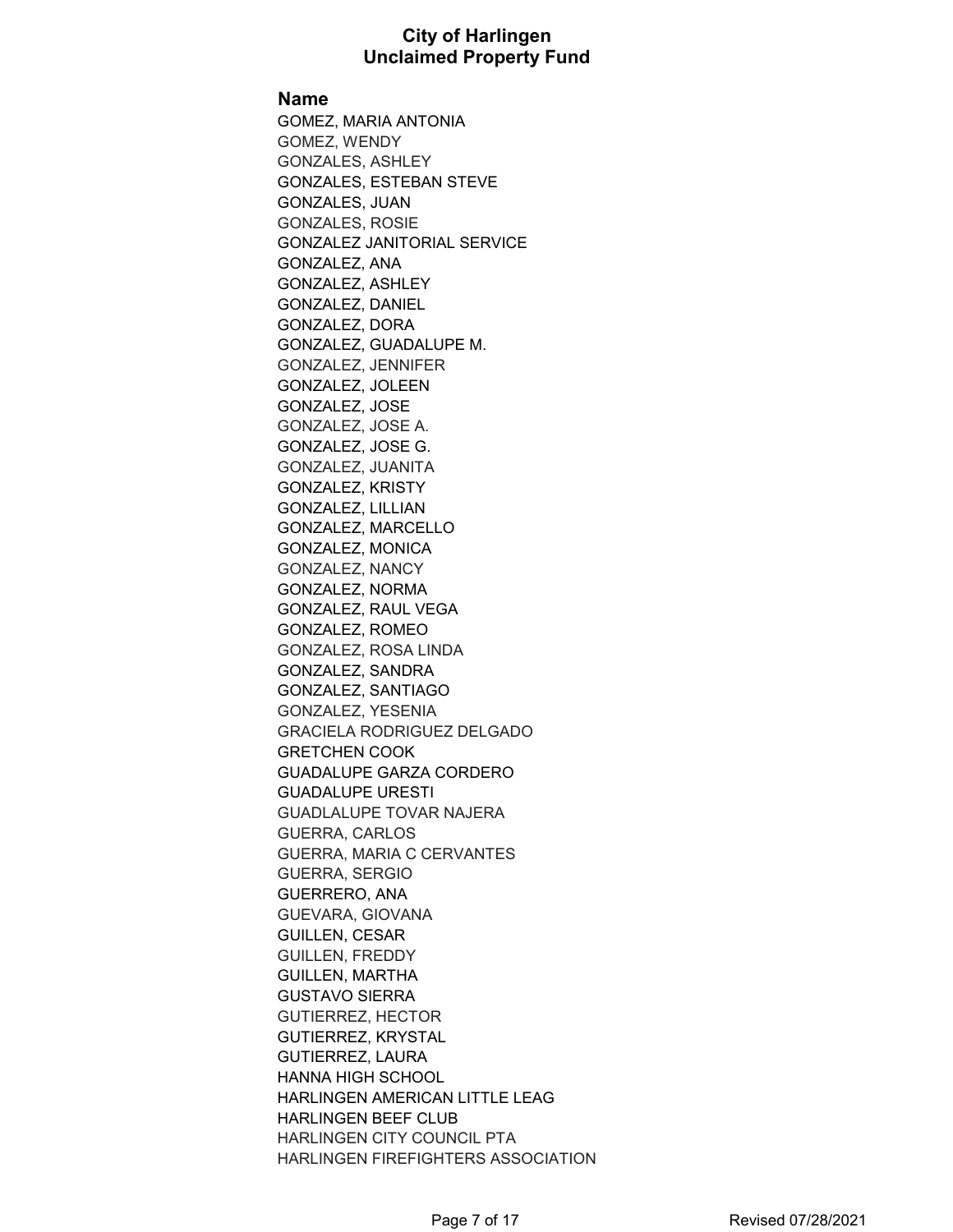#### **Name**

HARLINGEN HISPANIC CHAMBER OF HARLINGEN INSURANCE PROFESSION HARLINGEN PROFESSIONAL FIREFIGHTER HARLINGEN TEA PARTY HARLINGEN UNITED METHODIST CHU HARLINGEN VOLLEYBALL BOOSTER CLUB HARTSFIELD, RICHARD HECTOR BENAVIDEZ, JR HEFFERNEN, MATT HELFOROUGH,AMIR ADAN HENRY P. GRIFFIN JR. HENRY P. GRIFFIN, JR. HERNANDEZ, CHRISTINA HERNANDEZ, CRUZ E. ROBLEDO HERNANDEZ, DENISSE HERNANDEZ, EMILIO HERNANDEZ, ERIC HERNANDEZ, JENNIFER HERNANDEZ, JORGE LUIS HERNANDEZ, JOSE HERNANDEZ, JUAN JOSE HERNANDEZ, KEITH HERNANDEZ, MAURICIO HERNANDEZ, NICOLE HERNANDEZ, OLALDE SAUL E. HERNANDEZ, ORALIA HERNANDEZ, PABLO BOCANEGRA HERNANDEZ, TAMMY HERRERA, JUANA HERRERA, MICHAEL HGN YOUTH FOOTBALL LEAGUE HIDALGO HISTORICAL SOCIETY HIFF, BOBBY LUIS HINOJOSA, EDDIE HOLISTIC MIND INSTITUTE HOMELAND PROTECTION PROFESSIONAL HORACIO RODRIGUEZ HRL TSA OFFICER ASSOCIATION HUERTA, HEATHER HUERTA, ROSALINDA HUGHES, SEAN M HUYETT, JOSEPH HUYETT, JOSEPH D IBARRA, JOSE IKPONMWONBA, ANNA INGLETT, MARIA INTERNATIONAL EDUC. SERVICES IRENE MORALES IRENE RODRIGUEZ ISABELL GARZA ISIDRO PAREDES ISLAVINA SALAZAR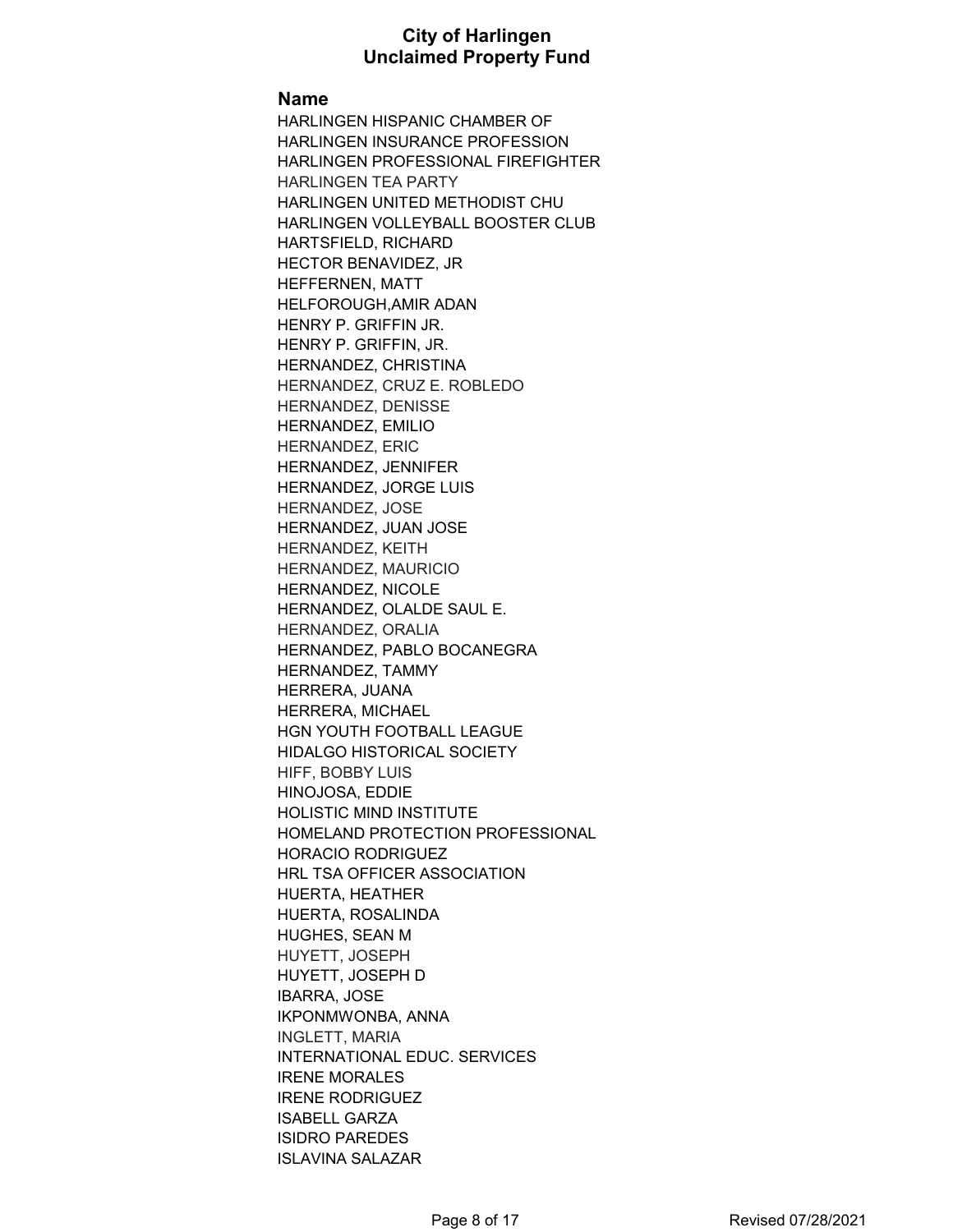#### **Name**

JAIME RODRIGUEZ JAMAR TECHNOLOGIES, INC. JAMES FISHER NELSON JANDA, DOUGLAS JEFFREY T LYSSY JERRY PREPEJCHAL JESSE JOE PEREZ JESSICA PENA JIMENEZ, BRIANNA JIMENEZ, JESUS JIMENEZ, JOHANA JIMENEZ, MELISSA JOE G CANTILLO JOHN GREGORY LEWIS JOHN OSBORNE JOHN THOMAS TIMMS JOHNNY SANCHEZ JOHNSON, JIMMY JOSE NOE OLIVAREZ JOSEFAT MARTINEZ JOSEPH MUNIZ JUAN A CALDERON JUAN CARLOS OLVERA JUAN GALINDO JUAN OROZCO JUAN PABLE CANTU JUAN RAMIREZ JUAN VEGA JR. JUANITA ROMERO MORAN JUAREZ, MARLEN JUAREZ, TONY JULIA VILLARREAL JULIO C & MARINA CORTEZ KARLA CHAVEZ KASSANDRA MONTES KATHLEEN A SHELDON KATHLEEN SULENTIC KELLOGG, ISABEL KELLOGG, ISABELE KIANA LABRADA KIM, LILLIAN KIMBERLY RENEE ZUNIGA KIMBERLY SANCHEZ KOCA CREATIONS LA ENCANTADA ELEMENTARY SCHOOL LA ESPERANZA ADULT DAY CARE LANGIT, LUZ LARA, MELISSA L LASTING MOMENTS LAURA ALICIA LAURA L. LARA LAZO, JANIE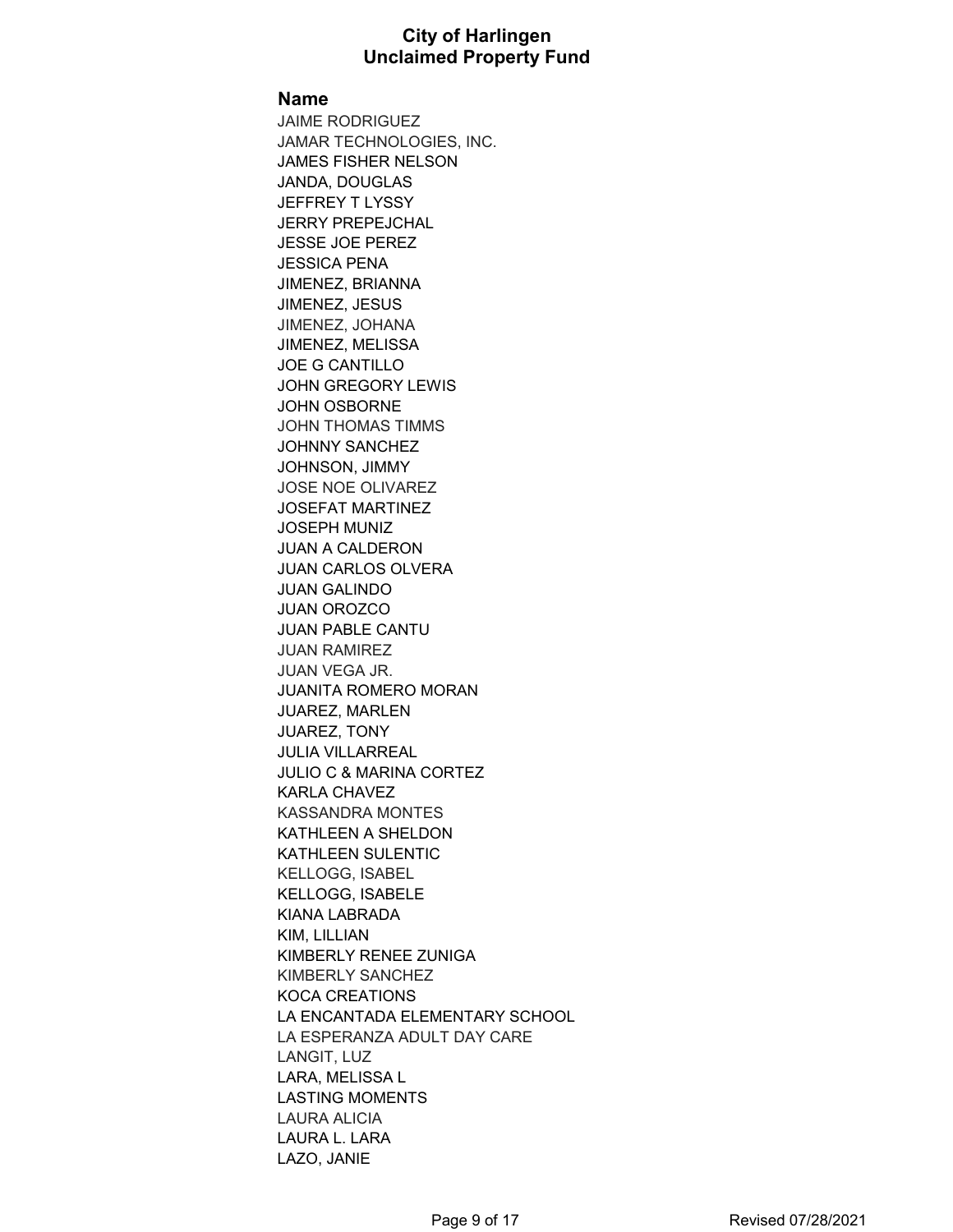#### **Name**

LEAL, JUAN F. LEANOS, IRENE LEDESMA, RICK LEE ROY SANCHEZ LEONEL IZAGUIRRE LEONOR WEAVER LERMA, MARIA LEROY GARZA LETICIA RODRIGUEZ LEVINS, LAYNE LIEVENS, SYDNEY LINAN, DIANNA SUE LINDA ELIZABETH ORTIZ LITTLE D'S LIZA MOLINA LOERA, AURELIO LOMPRA, DAVID LONE STAR RESTAURANT LONGORIA, LARISA LONGORIA, LAURA LOPEZ JR., JUAN MANUEL LOPEZ, BELINDA BARRERA LOPEZ, MARIA LOPEZ, SAMANTHA LORRETTA RODRIGUEZ LOS VECINOS HEAD START LOYOLA UNIVERSITY CHICAGO LOZANO, FLORA LOZANO, HOMERO LOZOYA, AURORA LRGV CITY CLERKS/SECRETARIES LUBY'S CAFETERIA LUIS MENA LUNA, MATTHEW LUPITA GUTIERREZ GARZA LUZ VILLARREAL MACHUCA, SAMANTHA R MAGALI NUCHE MALDONADO, MISSY MANOLITO GUERRA SURIBA MANUEL ALEJANDRO PEREZ MANUEL CAPETILLO MARES, DAVID JR. MARIA D OCHOA MARIA E ROCHA MARIA G SILVA MARIA G.CRUZ MARIA LEAL MARIA LEYVA MARIA SANCHEZ MARIA TAPIA MARIA ZAVALA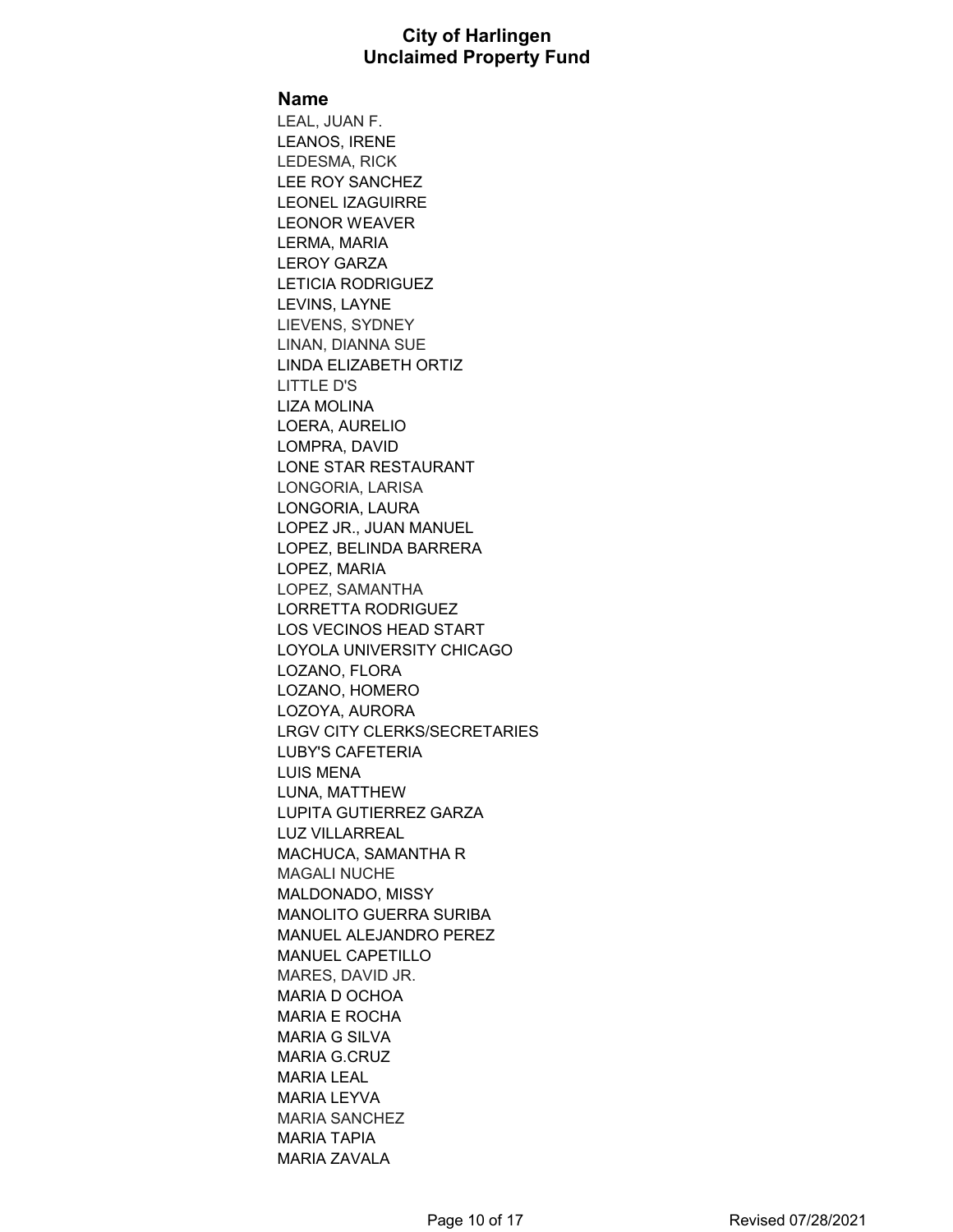#### **Name**

MARIANA SOLORZANO MARII, LORI ANN MARJARIE ANN SULLIVAN MARROQUIN, REYNALDO MARTHA REYES MARTIN INFANTE MARTINEZ, ALMA MARTINEZ, ANA LISA MARTINEZ, ANGIE MARTINEZ, DOMINGA MARTINEZ, EDNA MARTINEZ, ELIZABETH MARTINEZ, EMILIA MARTINEZ, ERIKA J. MARTINEZ, FLORENCIA MARTINEZ, JENNIFER MARTINEZ, JESSICA MARTINEZ, JESUS & CONNIE MARTINEZ, JESUS MANUEL MARTINEZ, LAURA MARTINEZ, MARY LOU MARTINEZ, MIGUEL MARTINEZ, MONICA MARTINEZ, NATALIA MARTINEZ, NORA MARTINEZ, RAMIRO A MARTINEZ, RAQUEL MARTINEZ, RICHARD MARTINEZ, TONY MAT COMPANY MATA, LORY MATA, SANTOS MATA, SANTOS MAXFIELD GERALDINE C MAZDA MOTOR OF AMERICA, INC. MCCLANAHAN, MEAGAN MEDRANO, VERONICA MELISSA WEBSTER MENA, LUIS MENDEZ, PRISCILLA MENDIOLA, AURORA MENDIONDO, MICHAEL MENDOZA, ALEJANDRO GARCIA MENDOZA, DELIA MENDOZA, JOANNA MENDOZA, LORENA METZGER, DAVID MICHELLE FERNANDEZ MICHELLE LOPEZ MIGUEL ANGEL SALINAS MIKE BUKOWSKI MINNIE LUCIO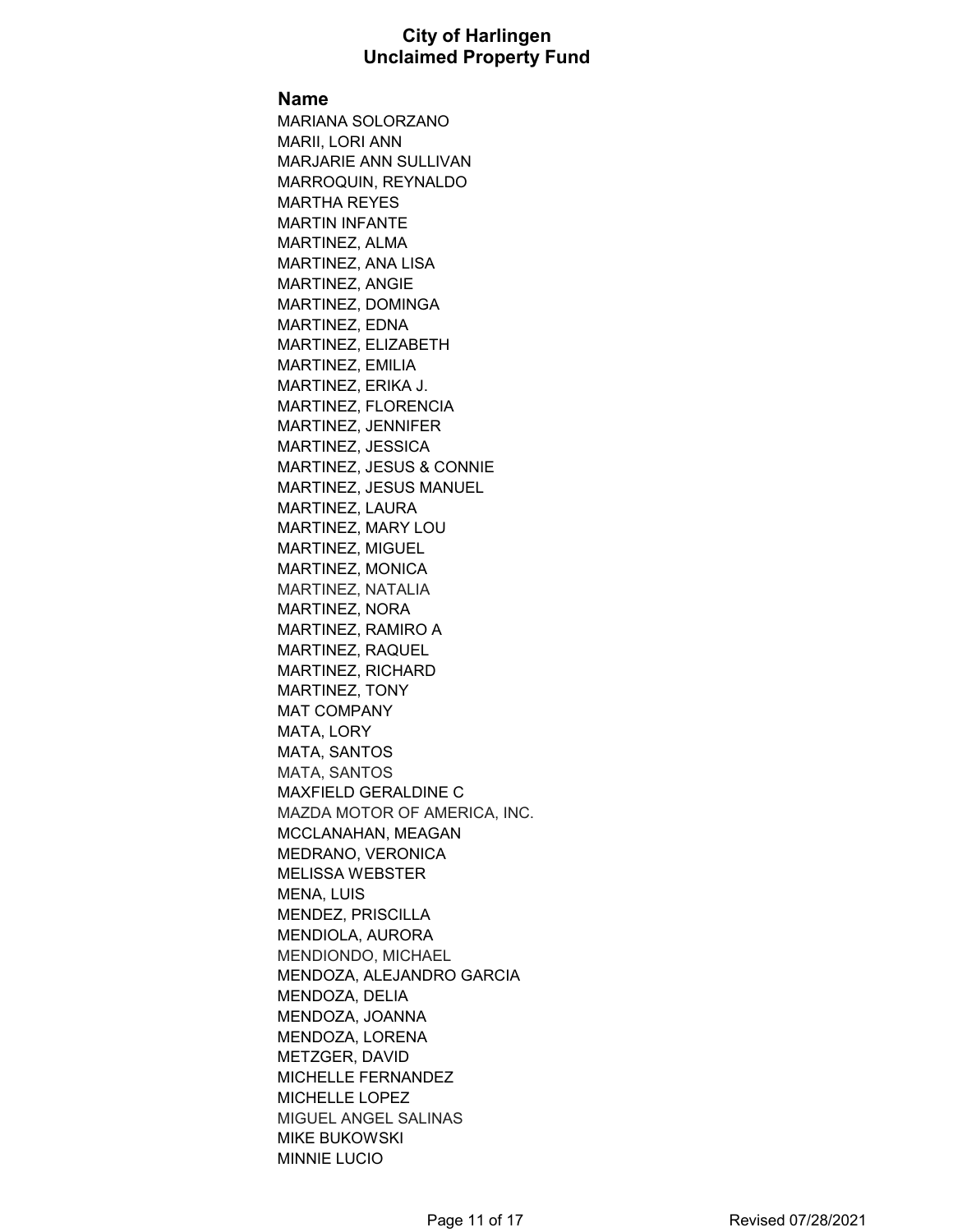#### **Name**

MONCIVAIZ, JOSE MONICA CHAVEZ MONICA PENA MONICA VASQUEZ MONJARAS, RICARDO MONTEZ, YOVANNA MONTOYA, ALBERTO MONTOYA, DAVID J MOORE, PRESTON DEJUAN MORA, MARIO MORENO, JOSE MORENO, JUAN MORENO, MARIA CRISTINA MORENO, ROSA MOSSER, CONSTANCE MUNICIPAL EMERGENCY SERVICES INC. MUNIZ, ELIZABETH NAACP NANCY HUARACHA NARANJO, MARISELA NATIONAL COMPUTER SOLUTION INC NATIONAL RURAL LETTER CARRIERS NAVARRO, CRISTINA NEW YORK LIFE NINO, ANTONIO NORMA BUENSTRO NORMA G MARTINEZ NORMA ORTIZ NOTARY PUBLIC UNDERWRITERS NUNEZ, RAQUEL OAKES, JOY O'BRIAN, JOANN OCHOA, GABRIELLA OCTAVIO SILVA OL' D'S SODA SHOP OLIVA, ROBERT OLVERA, FRANK OLVERA, MANUELA OMAR SALAZAR ORALIA PIZANO ORLANDO ERNESTO CHAVEZ ORLANDO GONZALES ORTEGA, FELICIANO OSBORNE, JOHN OSVALDO PENA JR PABLO SANCHEZ PACHCIARZ, BRETT PACHECO, PALOMA PADILLA, CONNIE PADILLA, GAVINO PARADIES LLC PATRICIA AGUILAR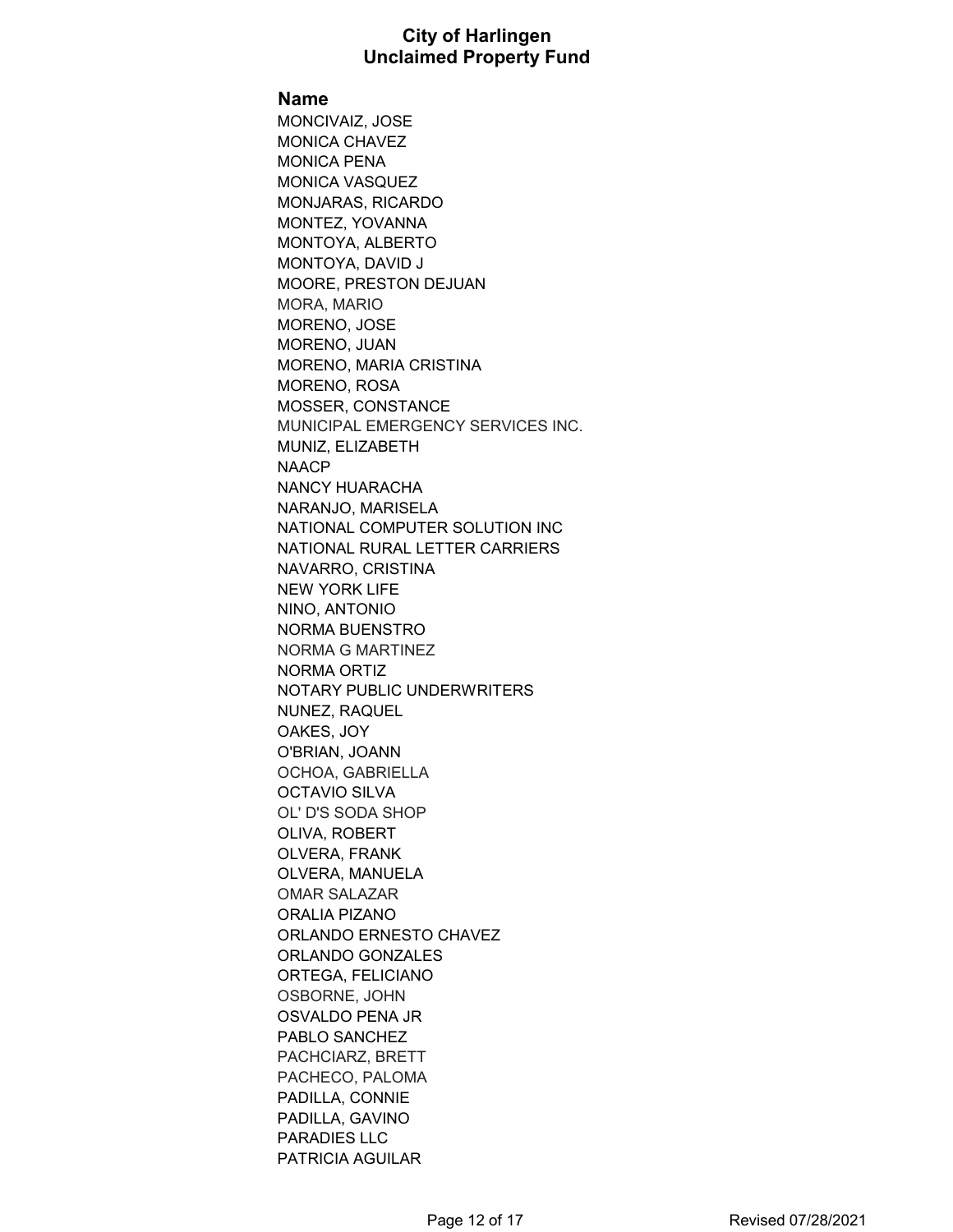#### **Name**

PATRICIA ZEPEDA LOPEZ PC PHOTO PEDRAZA, ELISEO PEDRO R. NOYOLA PEDRO SALAZAR JR. PEGGY SUE REYNA PELLAND, LEO P J PEREZ, DIANA PEREZ, EDITH PEREZ, JUAN PEREZ, MAGGIE PETERS, JUDY PHYSICIANS HEALTH CHOICE POSADA, ADRIANA PRATT, ANTONIA PRIMO ROJAS PRONTO INSURANCE PRS-CULTURAL DIVERSITY PUENTE, GRACIELA QUIROZ, MARISOL R & A ENTERPRISES RAFAEL VASQUEZ MARTINEZ RAMIREZ, ARACELY RAMIREZ, DAVID RAMIRO CARMONA RAMIRO ENCINIA, JR. RAMOS AND SON, INC. RAMOS, TRAVIS A RANDY MICHAEL MALONE READERS DIGEST ASSOCIATION, INC. REBECCA QUINTANILLA RED WING SHOE STORE RESENDEZ, ARTURO RESENDEZ, GUADALUPE RESENDEZ, JASON RETTA, ZORAIDA K REYES, IMELDA CERDA REYES, MAURICIO REYES, WENDY REYES, YVETTE LOPEZ REYES, ZOYLA RGV THERAPY PETS RHINEHART, ZACHARY T RICARDO ESPERICUETA RICARDO GUERRA RICARDO LUCIO RICHARD K. WEIMER RICKFORD, DENISE RIEMERSMA, JEFFREY L RIO GRANDE MORTGAGE RIOS, JAVIER RIVAS, LEONEL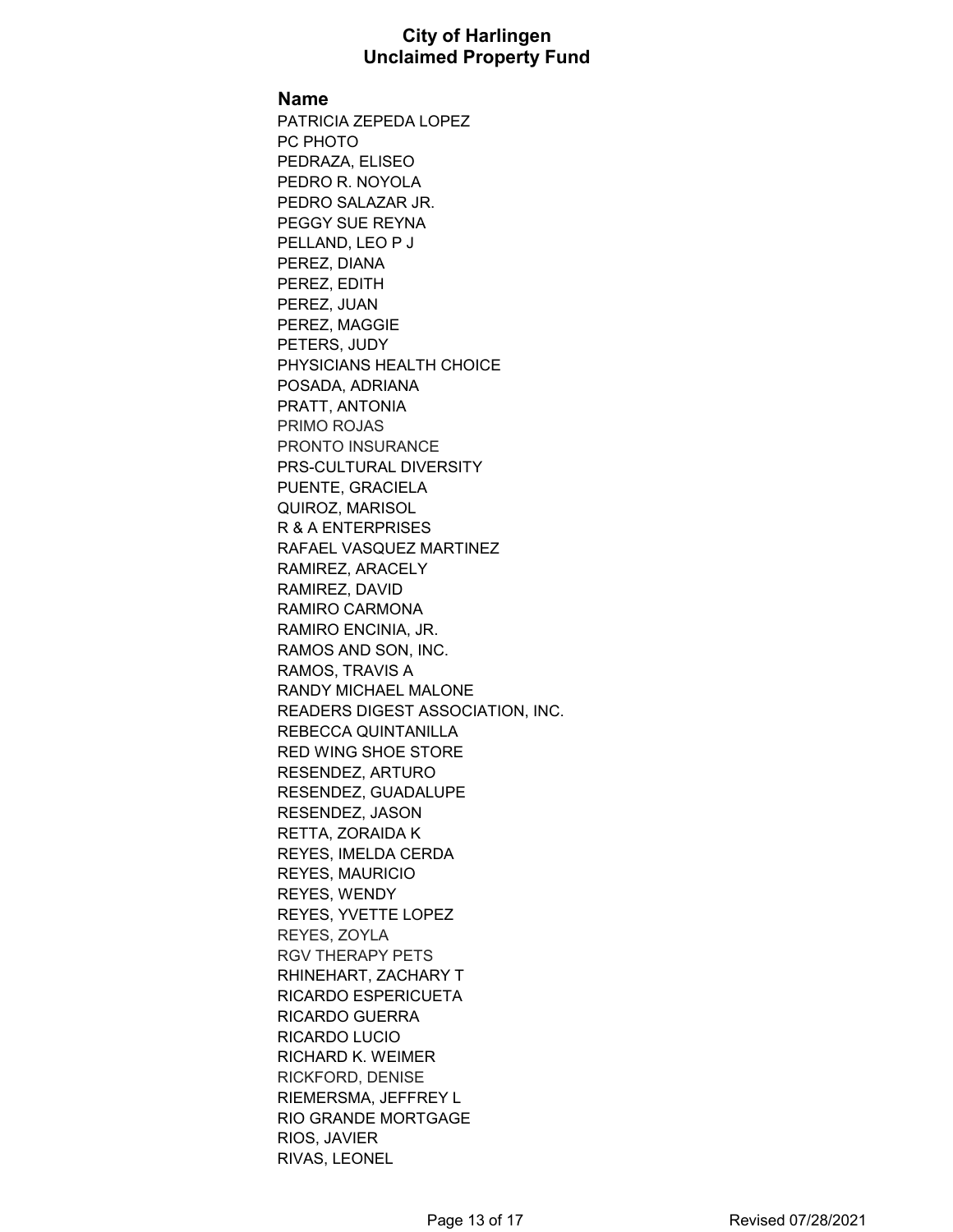#### **Name**

RIVAS, RAYMOND RIVERA, EDDICA RIVERA, JONATHAN ROBERT A. LEFTWICH ROBERT ARNESON, SR ROBERT GARZA ROBERT RUIZ ROBERT VINCE JACKSON ROBINSON, KENNY ROBISON, KENNY ROBLES, JESUS RODMAN, CYNTHIA RODRIGUEZ, BELINDA RODRIGUEZ, BIANCA RODRIGUEZ, FELIX RODRIGUEZ, HORACIO RODRIGUEZ, MARISOL RODRIGUEZ, MIGUEL RODRIGUEZ, MIROSLAVA RODRIGUEZ, ROBERT RODRIGUEZ, ROSALVA RODRIGUEZ, SANDRA D. RODRIGUEZ-DELGADO, GRACIELA ROMERO, GLORIA ROMERO, RENE RONNIE MILLER ROOSEVELT ELEM ROSA DELIA REYES ROSA ISELA PALOMO ROSA MARIA YADO ROSE MARIE DE LEON ROSITA'S RESTAURANT ROY MERVIN KYLER, JR ROY WEAVER RUBEN CONTRERAS RUBEN RAMIREZ RUDY FLORES RUIZ, MARIA ELENA RUTH GONZALEZ SAARANG RAMA SAHADI, ALEXANDER A SAMANTHA ROSE MARTINEZ SAMS CLUB SAN BENITO HIGH SCHOOL ATHLETIC SAN JUANA MARTINEZ SANCHEZ, CASSANDRA HOPE SANCHEZ, DOMINGA SANCHEZ, FABIAN E SANCHEZ, JOSE LUIS SANCHEZ, MARIA F SANCHEZ, PABLO SANCHEZ, RUBY N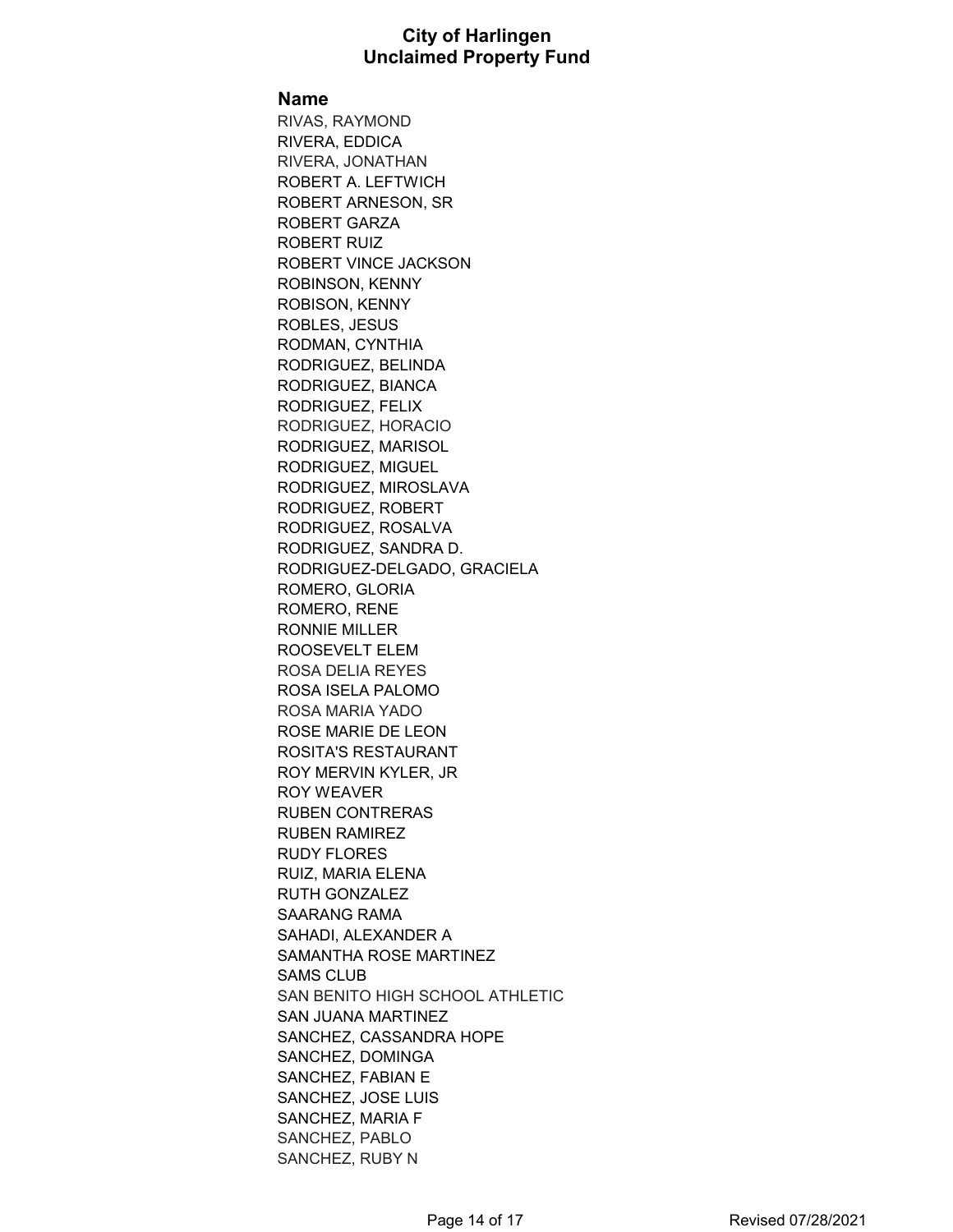#### **Name**

SANCHEZ,MARIA F SANDOVAL, LIZETTE SANDY MARTINEZ SANTIVANEZ, BREDNA LEE SANTOYO, GUADALUPE SARAH ELIZABETH TOMLIN SAUCEDA, BELINDA SAUCEDA, JANIE SAUCEDA, VALENTINA N SEGOVIA, GUILLERMO SEGOVIA, NORMA SERDAN, RENE SERGIO GARCIA SERNA, ARACELI DURAN SHERYL K REED SIERRA, MARTIN SILGUEDO, ERIKA SMAEYC SOBERON MARTA SOCIETY FOR THE PROTECTION OF SOLIS, ROMEO SONIA ZAPATA HERRERA SOSA, ROSALIA SOTO, JUANA MARIA SOTO, RICARDO JR. SOUTHERN UNION GAS SOUTHWEST AIRLINES STELMAKOWICH, RACHEL SU CASA INN & SUITES SUBIALDEA, JENNY SUNGLO HOME HEALTH SUSIE DELEON SW TEXAS ANIMAL CARE & CONTROL SWANDER, JAMIE SYLVIA PEREZ T & T CAR CARE CENTER TAIWO ADEYINKA KUYE TAMAYO, EDNA TARGET TELLEZ, BRANDI TEXAS ASSOC OF FIRE EDUCATORS TEXAS DEPARTMENT OF HOUSING TEXAS DEPARTMENT OF INSURANCE TEXAS DEPARTMENT OF STATE HEALTH TEXAS DEPT OF STATE HEALTH SERVICES TEXAS GAS SERVICE TEXAS MIGRANT COUNCIL TEXAS RETIREMENT SOLUTIONS TEXAS STATE TEACHERS ASSOCIATI THE FAMILY CATHEDRAL THE LEMANS GROUP THERESA RAMOS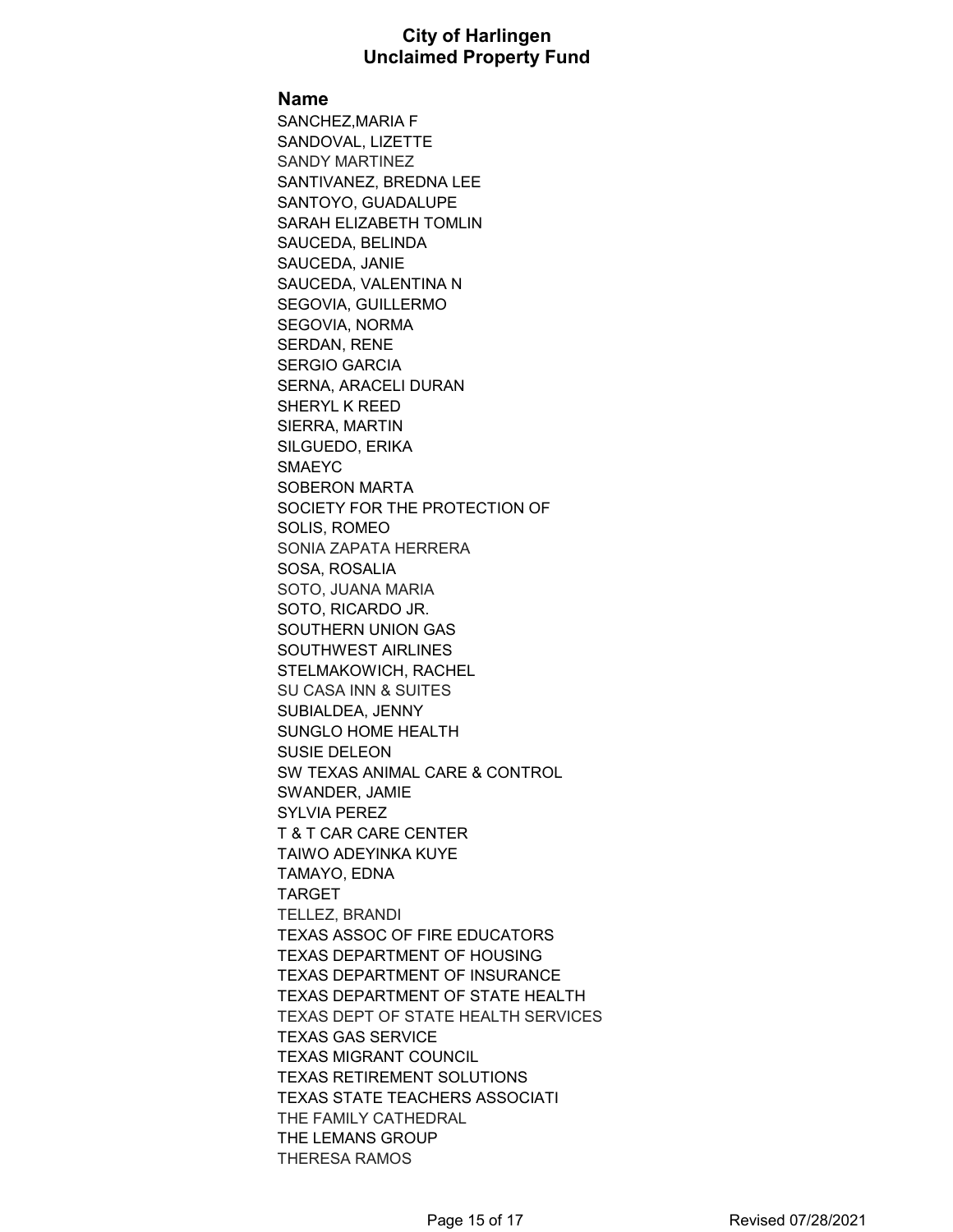#### **Name**

TIJERINA, MARY ALICE TIME WARNER CABLE TIMOTHY L LYON TOMMY GONZALEZ TOPP DIRECT MARKETING TORRES, CHRISTOPHER TORRES, MARIA TORRES, ZENAIDA TOVAR, ESTELA MARTINEZ TRACIA PATTERSON TRELFA, PATRICIA TRENTIN TADASHI WAGES TREVINO, ESMERALDA TREVINO, ISAAC TREVINO, MARIA TYFA U S OFFICE OF PERSONNEL MANAGE UAW LOCAL #2346 ULMAN, YVONNE UNION PACIFIC RAILROAD CO UNITED 1ST FINANCIAL UNITED REFRIGERATION UNIVERSITY OF TEX AT BROWNSVIL V.B.M.C. WELLNESS CENTER VALDEZ, FLOR VALESCA, HENDY VALLEY BUILDING OFFICIALS ASSO VALLEY BYLINDERS VALLEY HERPETOLOGICAL SOCIETY VALLEY TRAVELING QUICKWASH VAN LAWSON, GEORGE VANESSA CAMPOS VASQUEZ, JESSICA GARCIA VEGA, CARMEN VELEZ, IMELDA VERONICA VILANO VICENTE PALOMO JR. VICTOR TREVINO, EIT VICTORIA C. CANTU VICTORIA RINCONES VIELMA, PACO VILLANUEVA, FRANCIS VILLAREAL, ELIZABETH VILLARREAL, LEONOR VILLARREAL, MARICARMEN VILLARREAL, MARTHA VILLEGAS, KRYSTAL VILLELA, ARMANDO VIRGINIA RAMOS VUITTONET, REBECCA WAGNER, ALBERT WANDA MORLEY